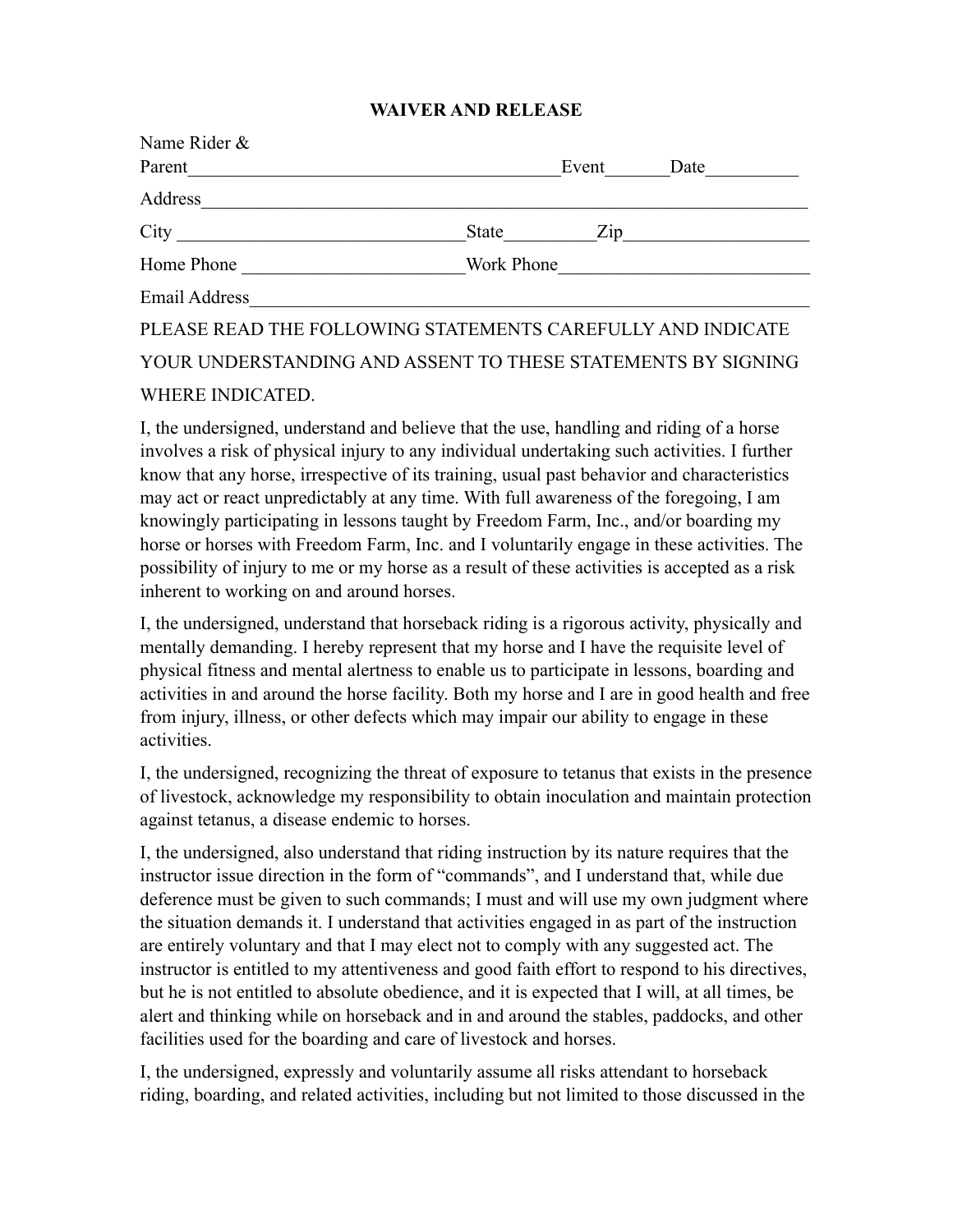foregoing paragraphs, and I do hereby fully and forever release, discharge and hold harmless Freedom Farm, Inc., and all its assistants, assisting instructors and coworkers as (over)

as well as all other participants in the lessons, other boarders and the assigns of same, from any and all claims which I, the undersigned, or my assigns may assert as a result of physical injury to a horse or rider, or loss of property, incurred while a student of Freedom Farm, Inc. and/or boarding my horse or horses with Freedom Farm, Inc..

1, the undersigned, expressly and voluntarily hereby fully and forever release, discharge and hold harmless Freedom Farm, Inc., its assistants, coworkers, employees and assigns from all claims which I, the undersigned, or my assigns, may assert as a result of physical injury to a horse or rider or any individual or loss of property incurred while boarding a horse or horses and/or attending any lesson, show, clinic or any other function and/or use of the stables, arenas, paddocks and any and all of the facilities and property managed by same.

My signature on this form constitutes expression of understanding and agreement to all that is stated above and my total and unconditional release of Freedom Farm, Inc., its assistants, assisting instructors, coworkers, employees, assigns, and all other students and boarders.

Date  $\Box$ 

Signature of Owner/Rider/Participant

Signature of parent or legal guardian on behalf of minor rider/participant

 $\mathcal{L}_\text{max}$ 

## **MEDICAL RELEASE**

 $\mathcal{L}_\mathcal{L} = \{ \mathcal{L}_\mathcal{L} = \{ \mathcal{L}_\mathcal{L} = \{ \mathcal{L}_\mathcal{L} = \{ \mathcal{L}_\mathcal{L} = \{ \mathcal{L}_\mathcal{L} = \{ \mathcal{L}_\mathcal{L} = \{ \mathcal{L}_\mathcal{L} = \{ \mathcal{L}_\mathcal{L} = \{ \mathcal{L}_\mathcal{L} = \{ \mathcal{L}_\mathcal{L} = \{ \mathcal{L}_\mathcal{L} = \{ \mathcal{L}_\mathcal{L} = \{ \mathcal{L}_\mathcal{L} = \{ \mathcal{L}_\mathcal{$ 

The undersigned, parents of students, a minor, do hereby consent to any x-ray examination, anesthetic, medical or surgical diagnosis or treatment and hospital service that may be rendered to said minor under the general or specific instructions of any physician or hospital. It is understood that this consent is given in advance of any specific diagnosis or treatment which may be required, but is given to encourage the Freedom Farms staff hospital staff and such physician to exercise their best judgment as to the requirements of such diagnosis or treatment. The undersigned shall pay all fees for doctors, hospitals, ambulances and other medical charges reasonable and necessarily incurred.

Date